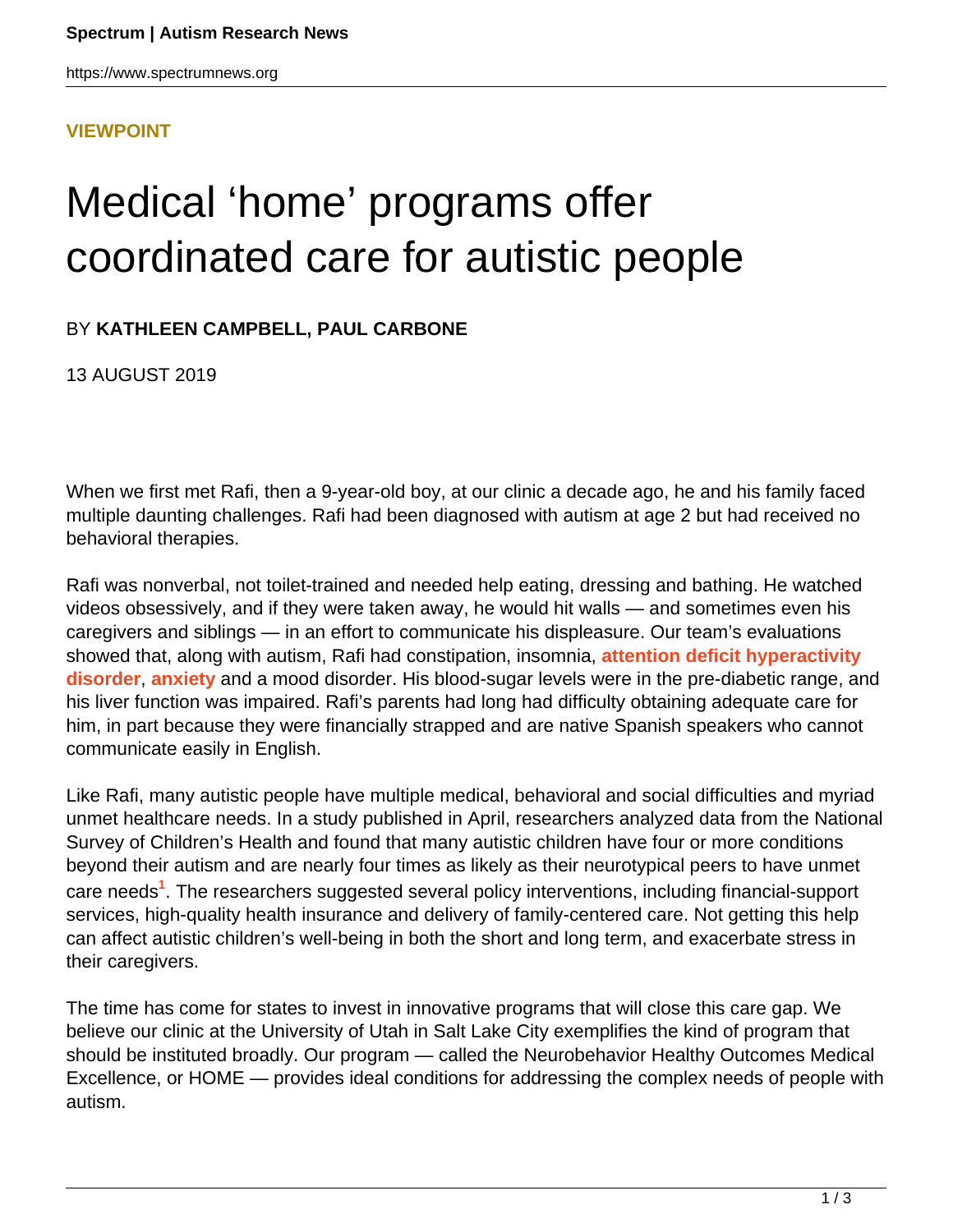The program embraces the 'medical home' model of care, which multiple studies suggest can improve outcomes for autistic children and their families. It features a team of professionals who have expertise in developmental disabilities, case managers who mobilize other services in the community, lengthy visits and a process that engages families in decision-making.

## **Medical HOME:**

A collaboration between the University of Utah and Utah Medicaid — which provides healthcare for people with disabilities, among others — established the program nearly 20 years ago, to address the fact that the care of individuals with developmental disabilities was too often fragmented. As is still frequently true, families at that time struggled to cobble together the services they needed for autism and co-occurring conditions. As a result, medical and behavioral problems in people with disabilities frequently went undetected or inadequately treated, sometimes causing these individuals to be hospitalized.

Our program strives to provide high-quality care that is affordable. Utah Medicaid pays a monthly rate per person rather than paying for each visit separately; in exchange, our program assumes the risk of costs for any healthcare above the monthly allotment. This approach rewards services to maintain our patients' health, thereby preventing expensive inpatient care. For example, the program initially paid for Rafi to have **[applied behavior analysis](https://www.spectrumnews.org/features/deep-dive/controversy-autisms-common-therapy/)**, the most widely used behavioral therapy for autism, until Utah Medicaid assumed the cost.

Rafi's experience highlights the value of our approach in other ways, too. Over the past decade, Rafi and his family have seen members of our clinic's team — a psychiatrist, a primary-care provider, a dietician and a case manager — every few months. Our team has coordinated with the community providers to develop a shared treatment plan. His case manager has facilitated connections to other services, including specialists in gastroenterology, neurology and allergy/immunology; dental care; respite for the parents; and assistance with formally establishing his parents as his guardians. (Without that action, Rafi would have become his own guardian when he turned 18, even though he would not have been capable of making decisions relating to his medical care.)

## **Practical solutions:**

Early on, our team realized that Rafi's constipation made him irritable and was a barrier to toilet training. Treating the constipation made him less fearful of the toilet, and he is now continent. The team **[addressed his insomnia](https://www.spectrumnews.org/features/deep-dive/get-children-autism-sleep/)** as well, so he and his family are sleeping better. An allergist tested and treated him, easing his irritability during allergy season. And his pediatrician (Paul Carbone) and dietitician gave his parents advice on food and exercise to manage his his pre-diabetes and liver problems.

The team has also worked to control Rafi's aggression, using both behavioral interventions and